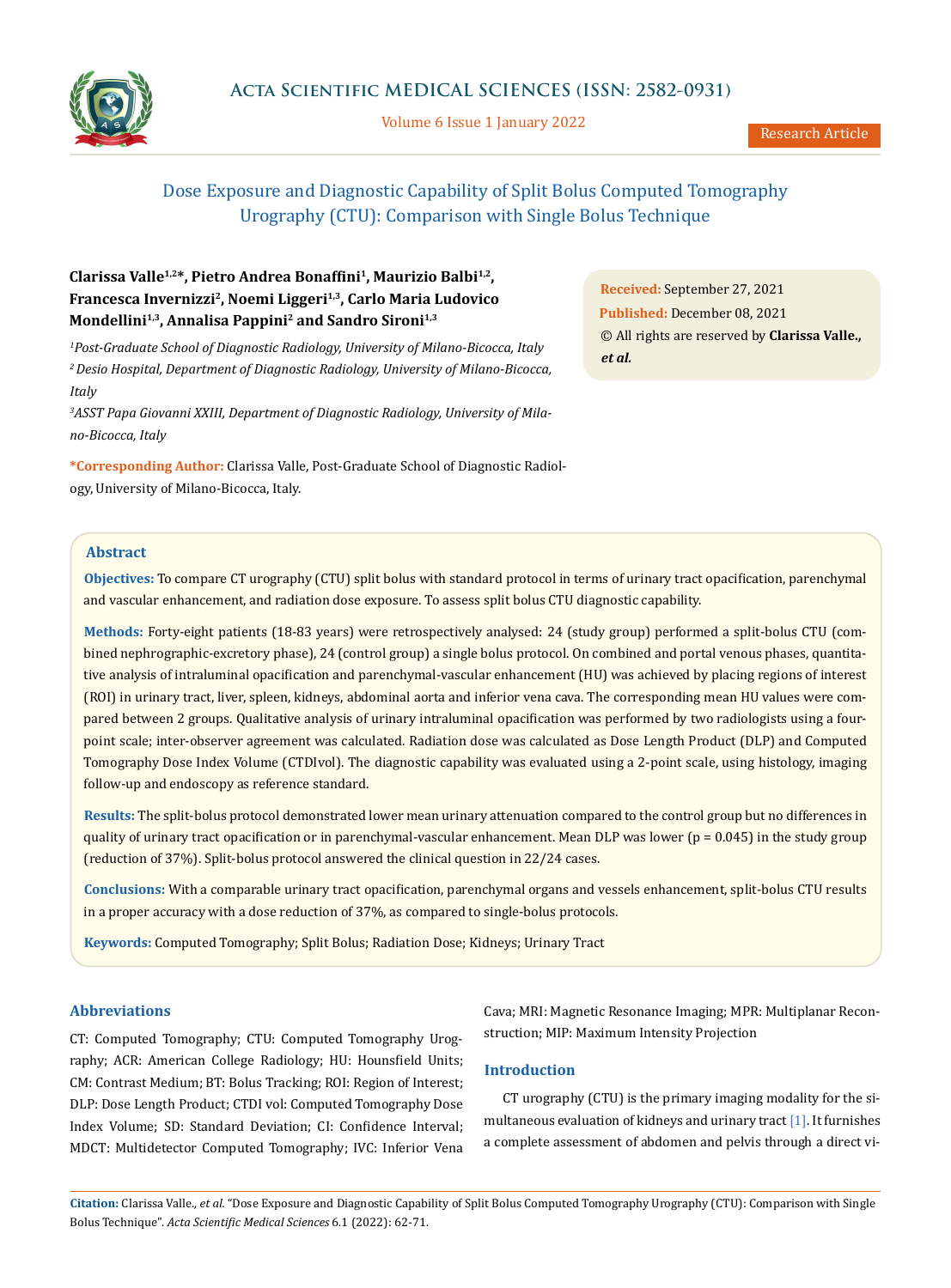sualization of organs, vessels, and adjacent structures. Common indications are urolithiasis, urinary obstruction, haematuria workup, urothelial neoplasms, traumatic/iatrogenic ureteral injuries, and urinary tract infections [2]. Additional indications are congenital or post-surgical urinary tract anomalies and any scenario where a detailed evaluation of urinary tract is needed  $\lceil 3 \rceil$ .

In these scenarios, considering the potential multiple CT studies that patients may undergo during their disease, radiation dose delivery should be kept as low as possible while preserving an overall diagnostic quality for proper image evaluation  $[4-6]$ . A CTU study typically comprises three phases: unenhanced (haemorrhage and stones detection), nephrographic (parenchymal lesions assessment) and excretory (collecting system, ureters, and bladder evaluation). To reduce the number of phases is the easiest tool to obtain dose exposure reduction [7]. Split-bolus techniques can lead to a radiation dose exposure reduction by allowing a combined acquisition of two different contrast-enhanced dynamic phases in one. To the best of our knowledge, split-bolus has been applied in several urological settings, with the original aim to improve urinary tract visualization. Other fields were also explored, with excellent results and significant radiation dose reduction, both in adult and paediatric patients: liver and pancreatic lesions detection and characterization, renal donors' evaluation, acute abdominal pain and pulmonary embolism  $[8-11]$ . As per the latest guidelines from the American College of Radiology (ACR), split bolus CTU is mentioned as potential tool for the evaluation of indeterminate renal masses, haematuria, acute onset flank pain with suspicion of stone ad acute pyelonephritis, even employing dual-energy machines. However, split bolus CTU benefits are still unclear, therefore not allowing to consider it as the reference standard in uroradiology [12].

The purpose of our study was to analyse the urinary tract opacification qualitatively and quantitatively, quantitatively evaluate abdominal organ enhancement and report the corresponding radiation dose exposure in split-bolus CTU studies, as compared to single-bolus protocol. The diagnostic capability of split-bolus protocol was also evaluated using histology, follow-up, and endoscopy as reference standard.

# **Materials and Methods**

### **Study population**

We retrospectively analysed 48 patients who underwent CTU between January and December 2015. The main clinical indications for CTU were oncologic disease, urolithiasis, haematuria, hydronephrosis and trauma with suspected urinary injuries.

The patients were divided in 2 groups, according to the scanning protocol. The study group consisted of 24 patients (range 18- 83 years; 7 females) scanned with a split-bolus protocol (Figure 1). The control group included 24 patients (range 22-83 years; 9 females) who underwent a standard single-bolus technique. The inclusion criteria were the following: a) age at the time of CT of 18 or older; b) no radical cystectomy; c) no artefacts (i.e., motion or metal devices) impairing image evaluation. A final number of excluded patients has not been annotated. Informed consent was obtained before CT acquisition from all individual participants included in the study. Anonymity and confidentiality of the collected data was insured.



**Figure 1:** Split Bolus CTU protocol main parameters. Axial images along with multiplanar reconstruction (MPR) are generally used for exam evaluation. Maximum-Intensity-Projection (MIP) and 3D reconstructions are performed in selected cases, to better visualize the main arterial vessels (arterial phase), whole urinary tract anatomy and renal masses relation with collecting system (nephro-urographic phase). MIP are generally performed with a slice thickness of 10 mm and 7 mm interval. CTU: computed tomography urography; BT: bolus tracking.

#### **Scanning protocols: single and split bolus CTU**

All CTU were performed on a 64-row scanner (Aquilion, Toshiba Medical), with automated tube current-modulation, to adjust the tube current in real time for image noise maintenance at the

**Citation:** Clarissa Valle*., et al.* "Dose Exposure and Diagnostic Capability of Split Bolus Computed Tomography Urography (CTU): Comparison with Single Bolus Technique". *Acta Scientific Medical Sciences* 6.1 (2022): 62-71.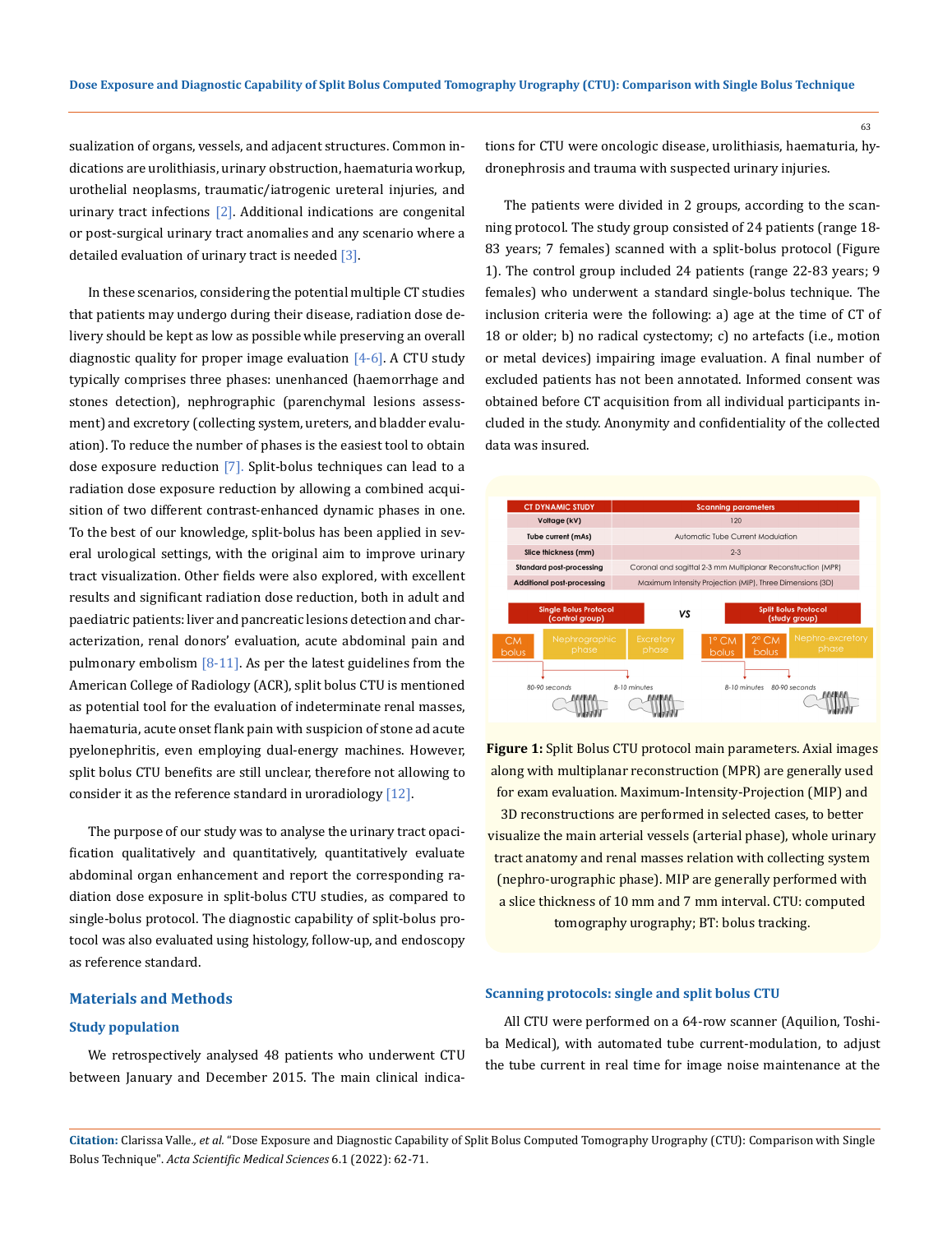optimal level [13] and a standard 120 kV set up. Patients were positioned prone. Additional supine scanning was not performed in any case. Neither intravenous diuretic drugs nor external abdominal compression were used, as per standard departmental protocol.

A baseline unenhanced scan (diaphragm to trochanter minor) is generally performed during first examinations. It is mainly used for stones detection and to furnish lesions/collections baseline HU values. For standard CTU, iodinated contrast medium (CM; Omnipaque 350, GE Healthcare) was then administered in an antecubital vein at a standard dose of 1.5 ml/kg and a flow rate of 3-3.5 ml/ sec, followed by a 30-50 mL saline flush at the same flow rate. An additional injection of 100 mL saline flush (flow rate 1 mL/sec) is performed after the completion of the first CM-saline flush administration, to obtain a proper urine excretion and bladder filling in the excretory phase. Due to the retrospective nature of the study, minor variations in saline flush could not be completely addressed but were considered unlikely affecting the overall urinary tract distension and opacification. After the intravenous administration of a single CM bolus, the standard CTU study protocol is based on the acquisition of portal venous and excretory phases of the volume of interest (upper and whole abdomen, respectively) for most of the pathologies affecting the urinary tract (i.e., stones or suspected infections). The nephrographic phase is performed after 70-100 seconds (average 90 seconds) or 35 seconds using the bolus-tracking (BT) technique (Sure Start) while the excretory phase after 8-10 minutes.

In the split-bolus technique, the total amount of CM is fractionated in two consecutive boluses, with a standard infusion rate of 3.0-3.5 mL/sec: about 40% of the total amount is administered at baseline and the remaining 60% after 8-10 minutes. Approximately 80-90 seconds after the second bolus, a single combined nephro-urographic phase is acquired. The concomitant saline flush administered is equivalent to the standard CTU protocol, in terms of both quantity and infusion rate.

An arterial phase has been additionally acquired in both the study and the control group for renal masses characterization, clear cell carcinoma and urothelial tumors (staging or follow-up), as well as in one traumatized patient (study group). After CM injection, the arterial phase is performed with a time delay of 25-35 seconds or 13 seconds using BT. To this purpose, a single region of interest (ROI) is placed within the aortic lumen using a 120-150 HU threshold. A total of 16/24 patients in the control group and 11/24 patients in the study group required an additional arterial phase acquisition.

#### **Images and data analysis**

Two radiologists independently performed images analysis: a consultant (reader 1) and a resident (reader 2), with 10- and 2-years' experience in abdominal CT, respectively. The quantitative analysis was performed by manually placing circular ROI within the opacified lumen of the urinary tract, avoiding calcifications or areas of eventual urothelial thickening, both in the combined nephro-urographic (study group) and excretory phases (control group). ROI's size measurements (including ranges) were not performed but the largest area of the lumen was always covered. Mean HU values for each segment were recorded and compared between the groups.

For ROI placement, six specific anatomic sections were identified: left and right renal pelvis; upper, middle, and lower portions of left and right ureters; bladder. The ureters portions were identified as follows [14]: the upper portion extends from the ureteropelvic junction to the upper border of the sacrum; the middle portion continues from the upper to lower borders of the sacrum; the distal portion continues from the lower border of the sacrum to the ureterovesical junction.

Then, the readers independently performed a qualitative analysis of urinary tract opacification (pyelocaliceal system, ureters, bladder) in both groups, by using a 4-point scale: 0 none, 1 poor, 2 diagnostic and 3 excellent. For split-bolus diagnostic capability (0 no answer given, 1 question satisfied), the final diagnosis of the most experienced reader was considered. To assess diagnostic capability in answering the underlying clinical question further imaging studies, follow up, endoscopy and/or histology were used as standard reference.

Vascular and parenchymal enhancement were also measured, respectively on portal venous phases in the control group and on combined nephro-excretory phases in the study group. Vessels contrast enhancement was achieved by placing circular ROI in the lumen of infrarenal IVC and infrarenal abdominal aorta (approximately same level), avoiding any intraluminal filling defect, mural

**Citation:** Clarissa Valle*., et al.* "Dose Exposure and Diagnostic Capability of Split Bolus Computed Tomography Urography (CTU): Comparison with Single Bolus Technique". *Acta Scientific Medical Sciences* 6.1 (2022): 62-71.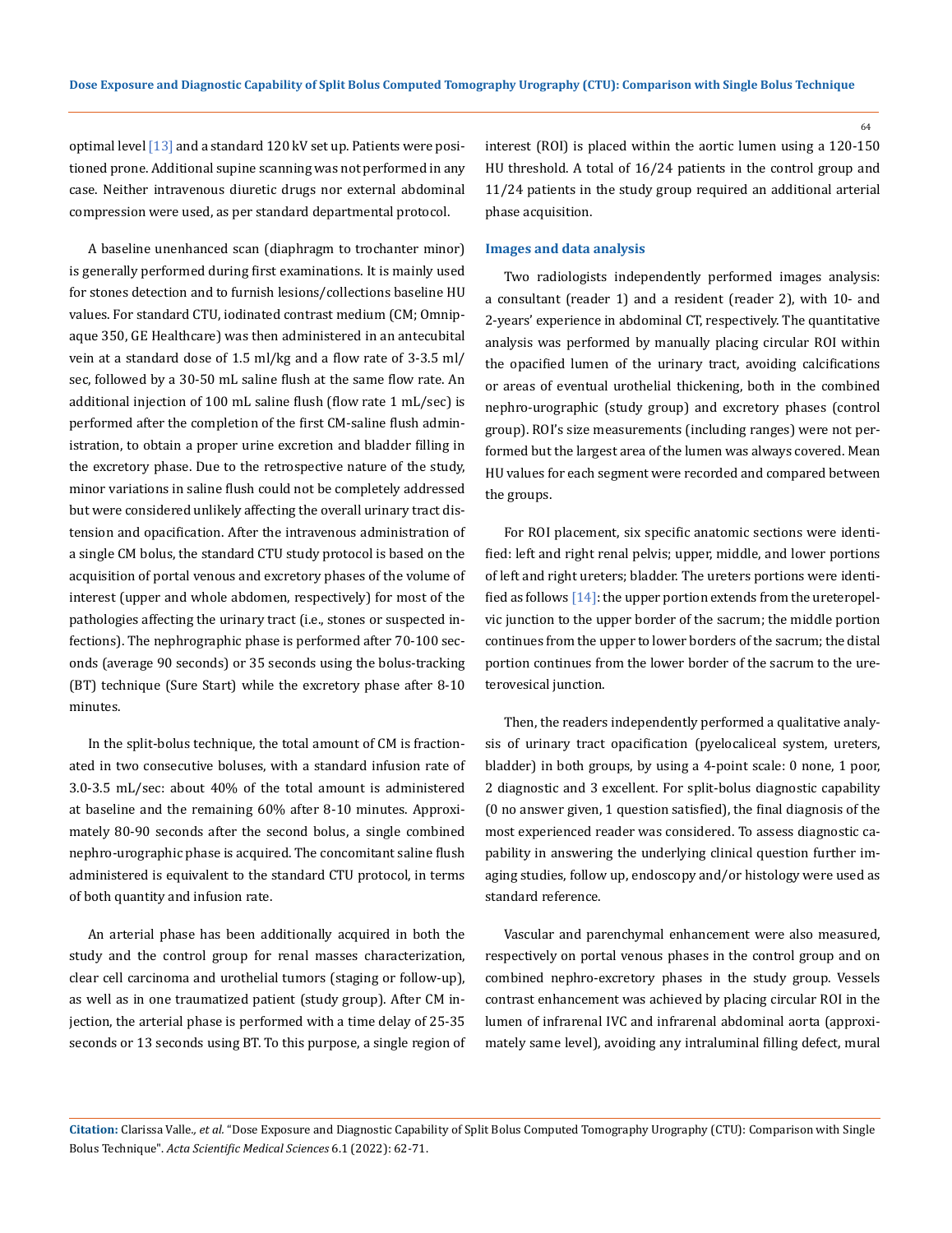thrombosis or atherosclerotic changes. Parenchymal enhancement was analysed by placing ROI on liver, kidneys and spleen (avoiding vessels), as follows: 3 in liver segments II, III and IV (main portal vein bifurcation level); 3 in the upper, middle and lower poles of each kidney; 1 in splenic parenchyma (hilum level). Attenuation values (HU) recorded from ROI placed on liver and kidneys were then averaged, obtaining a single measurement for each organ.

For each CT examination, radiation dose exposure was annotated in terms of DLP (mGy\*cm) and CTDI vol (mGy), as automatically calculated by the CT scan. Data provided covered the total acquisition volume, therefore the entire radiation dose derived from the total sum of the acquired phases was considered.

#### **Statistical analysis**

Statistical analysis was performed using SPSS software for Windows (version 17.0; SPSS Inc.) and MedCalc for Windows (version 12.7.0.0; MedCalc Software). Age, sex and number of phases acquired were reported in terms of average ± standard deviation (SD) and median values for each group. The Student's t test was used to evaluate differences between the study and control group in terms of patients' mean age, while the Chi-square test was used to evaluate differences in terms of sex. HU, DLP e CTDI of both groups were reported as mean values, SD and median. The Mann-Whitney U test was used to evaluate differences between the study group and the control group in terms of mean attenuation values calculated in urinary tract, vessels and parenchymal organs. Using the same test, we also compared the radiation dose exposure and image quality scores between the two groups. A  $p < 0.05$  was considered statistically significant. For split-bolus CTU studies the interobserver agreement of image quality scores was determined by Cohen's kappa with 95% confidence intervals (CI): k values < 0 indicate poor agreement, 0-0.20 slight, 0.21-0.40 fair, 0.41-0.60 moderate, 0.61-0.80 substantial e 0.81-1.00 almost perfect, as described by Landis e Koch [15].

# **Results and Discussion**

No significant differences were observed in terms of age or sex in both groups. As expected, the number of phases acquired (average  $\pm$  SD; median) was lower in the study group than in the control group, respectively  $2.38 \pm 0.71$ ;  $2.50$  and  $3.79 \pm 0.93$ ;  $4.00$ .

The quantitative analysis deriving from ROI placement in the urinary tract demonstrated overall higher HU values in the standard CTU protocol than in the split-bolus. As reported in table 1, we also found a progressive partial reduction of HU values from renal pelvis down to the bladder. Except for the bladder, that demonstrated the lower quantitative values, these differences were always statistically significant ( $p < 0.05$ ). No statistically significant differences regarding vascular, renal, hepatic, and splenic enhancement were found by quantitative analysis (Table 1b).

| <b>Anatomic site</b> | <b>Quantitative analysis (HU)</b>          |                    |            |  |  |  |
|----------------------|--------------------------------------------|--------------------|------------|--|--|--|
|                      | <b>Control group</b><br><b>Study group</b> |                    | p-value (p |  |  |  |
|                      |                                            |                    | < 0.05     |  |  |  |
| Left renal pelvis    | $908.7 \pm 494.7$                          | $1326.2 \pm 637.0$ | $0.043*$   |  |  |  |
|                      | 968.6                                      | 1221.6             |            |  |  |  |
| Right renal          | $877.1 \pm 492.1$                          | $1252.7 \pm 544.6$ | $0.037*$   |  |  |  |
| pelvis               | 910.0                                      | 1121.4             |            |  |  |  |
| Left ureters         | $810.0 \pm 531.7$                          | $1113.8 \pm 581.5$ | $0.044*$   |  |  |  |
|                      | 733.7                                      | 891.6              |            |  |  |  |
| Right ureters        | $655.3 \pm 444.0$                          | $1126.8 \pm 555.4$ | $0.002*$   |  |  |  |
|                      | 663.5                                      | 1027.2             |            |  |  |  |
| Bladder              | $604.9 \pm 381.0$                          | $939.4 \pm 675.2$  | 0.080      |  |  |  |

#### **Table 1a**

| Anatomic    | <b>Quantitative analysis (HU)</b> |                   |                      |  |  |
|-------------|-----------------------------------|-------------------|----------------------|--|--|
| site        | <b>Study group</b>                | Control group     | p-value (p<br>< 0.05 |  |  |
| Liver       | $107.3 \pm 19.54$                 | $108 \pm 19.56$   | 0.526                |  |  |
|             | 105.5                             | 105               |                      |  |  |
| Spleen      | $112 \pm 17.39$                   | $108.3 \pm 18.78$ | 0.3182               |  |  |
|             | 110                               | 101.5             |                      |  |  |
| Left Kidney | $184.8 \pm 24.86$                 | $182.5 \pm 26.97$ | 0.9252               |  |  |
|             | 186.5                             | 187               |                      |  |  |
| Right Kid-  | $184.4 \pm 25.8$                  | $179.6 \pm 22.94$ | 0.5337               |  |  |
| ney         | 186.5                             | 180               |                      |  |  |
| Aorta       | $161 \pm 26.52$                   | $150.7 \pm 22.14$ | 0.1052               |  |  |
|             | 155.5                             | 147.5             |                      |  |  |
| Inferior    | $131.2 \pm 18.51$                 | $123.2 \pm 18.76$ | 0.1422               |  |  |
| vena cava   | 127                               | 119.5             |                      |  |  |

**Table 1b**

**Citation:** Clarissa Valle*., et al.* "Dose Exposure and Diagnostic Capability of Split Bolus Computed Tomography Urography (CTU): Comparison with Single Bolus Technique". *Acta Scientific Medical Sciences* 6.1 (2022): 62-71.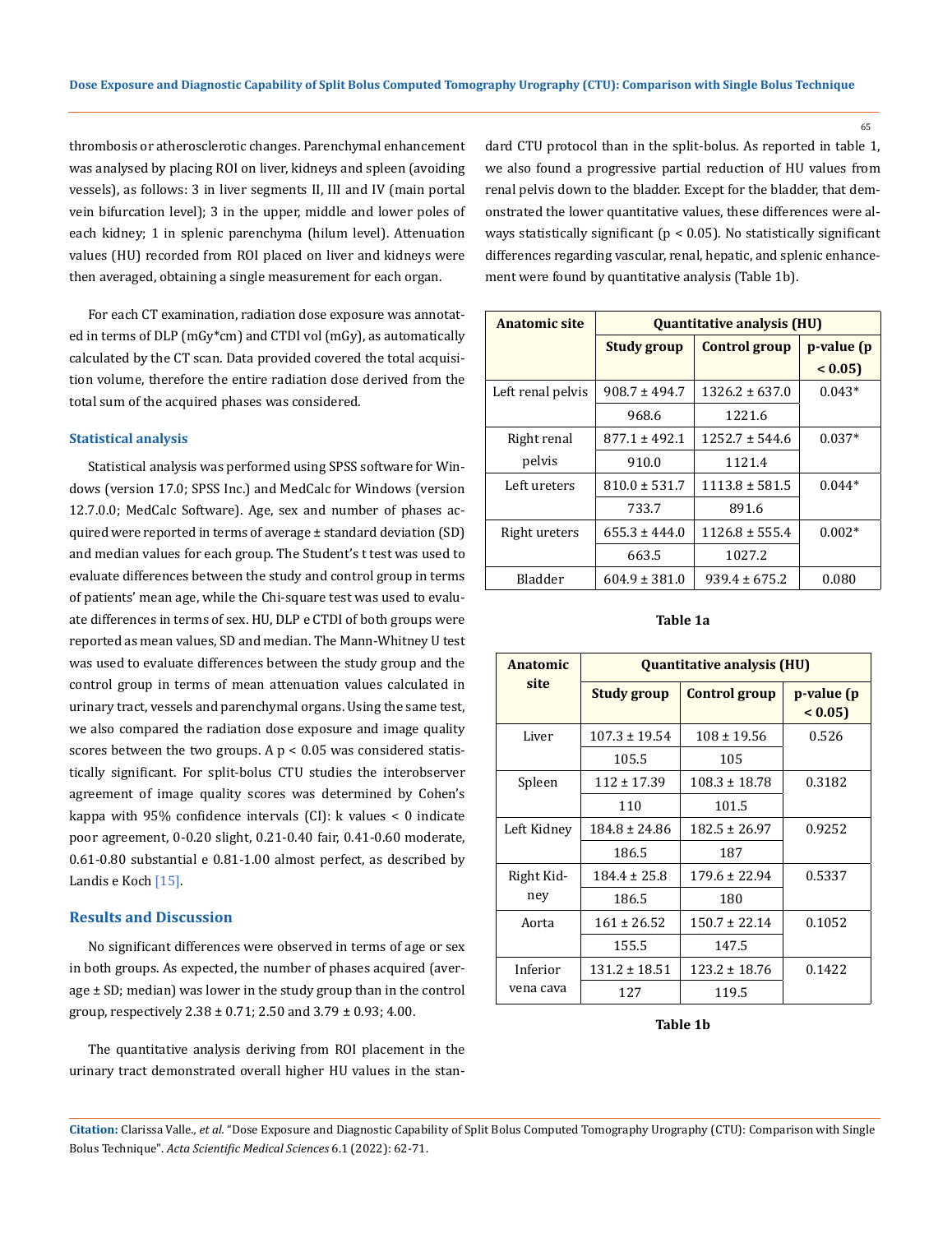| <b>Anatomic site</b> | <b>CTU</b> protocol | <b>Qualitative analysis</b> |            |                        |            |                           |  |  |  |
|----------------------|---------------------|-----------------------------|------------|------------------------|------------|---------------------------|--|--|--|
|                      |                     | Reader 1 (R1)               | p-value R1 | Reader 2 (R2)          | p-value R2 | k Cohen R1-R2 (95%CI)     |  |  |  |
| Left pelvis          | Split-bolus         | $2.5 \pm 0.6$               | 0.088      | $2.8 \pm 0.5$          | 0.344      | $0,114$ (-0,119 to 0,348) |  |  |  |
|                      | Traditional         | $2.8 \pm 0.5$               |            | $2.9 \pm 0.4$          |            | 0,543 (-0,00895 to 1,000) |  |  |  |
| Left upper ureter    | Split-bolus         | $2.6 \pm 0.9$               | 0.741      | $2.9 \pm 0.3$          | 0.912      | 0,404 (0,119 to 0,689)    |  |  |  |
|                      | Traditional         | $2.6 \pm 0.9$               |            | $2.8 \pm 0.7$          |            | 0,415 (-0,0529 to 0,883)  |  |  |  |
| Left middle ureter   | Split-bolus         | $2.6 \pm 1.0$               | 0.633      | $2.7 \pm 0.8$          | 0.909      | 0,298 (-0,242 to 0,838)   |  |  |  |
|                      | Traditional         | $2.8 \pm 0.7$               |            | $2.7\pm0.8$            |            | 0,452 (-0,121 to 1,000)   |  |  |  |
| Left lower ureter    | Split-bolus         | $2.2 \pm 1.1$               | 0.866      | $2.4 \pm 0.9$          | 0.960      | 0,706 (0,430 to 0,983)    |  |  |  |
|                      | Traditional         | $2.2 \pm 1.1$               |            | $2.4 \pm 1.0$          |            | 0,390 (0,0773 to 0,703)   |  |  |  |
| Right pelvis         | Split-bolus         | $2.7 \pm 0.6$               | 0.746      | $2.9 \pm 0.3$          | 0.613      | 0,375 (0,0457 to 0,704)   |  |  |  |
|                      | Traditional         | $2.8 \pm 0.5$               |            | $2.8 \pm 0.5$          |            | 0,538 (0,0687 to 1,000)   |  |  |  |
| Right upper ureter   | Split-bolus         | $2.7 \pm 0.8$               | 0.399      | 0.955<br>$2.7 \pm 0.6$ |            | $0,462$ (0,190 to 0,733)  |  |  |  |
|                      | Traditional         | $2.5 \pm 1.1$               |            | $2.5 \pm 1.1$          |            | 0,660 (0,299 to 1,000)    |  |  |  |
| Right middle ureter  | Split-bolus         | $2.6 \pm 0.8$               | 0.509      | $2.3 \pm 1.1$          | 0.321      | 0,381 (0,141 to 0,621)    |  |  |  |
|                      | Traditional         | $2.3 \pm 1.2$               |            | $2.5 \pm 1.1$          |            | 0,549 (0,225 to 0,874)    |  |  |  |
| Right lower ureter   | Split-bolus         | $1.9 \pm 1.1$               | 0.913      | $2.0 \pm 1.1$          | 0.233      | 0,521 (0,264 to 0,779)    |  |  |  |
|                      | Traditional         | $1.9 \pm 1.2$               |            | $2.3 \pm 1.1$          |            | 0,487 (0,168 to 0,807)    |  |  |  |
| Bladder              | Split-bolus         | $1.6 \pm 0.8$               | 0.482      | $1.5 \pm 0.7$          | 0.123      | 0,462 (0,200 to 0,723)    |  |  |  |
|                      | Traditional         | $1.8 \pm 0.8$               |            | $1.8 \pm 0.6$          |            | 0,667 (0,460 to 0,873)    |  |  |  |

# **Table 1c**

**Table 1:** Summary of quantitative (a, b) and qualitative analysis (c) in the two groups (study and control). Quantitative analysis of urinary tract, performed in the combined (study group) and delayed phases (control group) (a). Quantitative analysis of vascular and parenchymal structures, performed in the combined (study group) and venous phases (control group) (b). Qualitative analysis of urinary tract, performed by 2 readers (R1 and R2) and interobserver agreement (c). HU: Hounsfield Unit. CTU: computed tomography urography.

Data from the qualitative analysis of the urinary tract are reported in Table 1c. Despite a not homogenous inter-observer agreement, the overall opacification of the whole urinary tract was generally rated either diagnostic or almost excellent between the two CT groups, except for the bladder and partially for the lower portion of the right ureter.

Concerning radiation dose exposure, DLP and CTDIvol were lower in the study group as compared to the control group. A statistically significant difference was found only for DLP (1869.29  $\pm$ 1103.48 vs 3002.19 ± 2399.76 mGy cm). CTDIvol demonstrated a trend towards reduction  $(57.29 \pm 39.93 \text{ vs } 97.21 \pm 85.91 \text{ mGy})$ , even if not statistically significant. Accordingly, the split-bolus allowed a reduction of radiation dose exposure of 37%.

Follow-up, laboratory/clinical data, or final histopathological results were available for 19/24 cases (study group) (Table 2). The mean follow-up was of 9.5 months (range 0.5-24 months). There were 10 true positives (6 benign, 4 malignant), 6 true negative (3 oncological follow-up, 2 suspected urolithiasis, 1 suspected tumor), 2 false negatives (2 flat urothelial carcinomas) and 1 false positive (suspected tumor recurrence). This given, sensitivity, specificity and accuracy of split bolus protocols resulted 0.83, 0.86 and 0.84 respectively. The remaining 5 patients had no further examinations performed at our Institution and were lost at follow up (1 suspected prostate cancer, 3 urolithiasis and 1 hydronephrosis for probable pyeloureteral junction syndrome.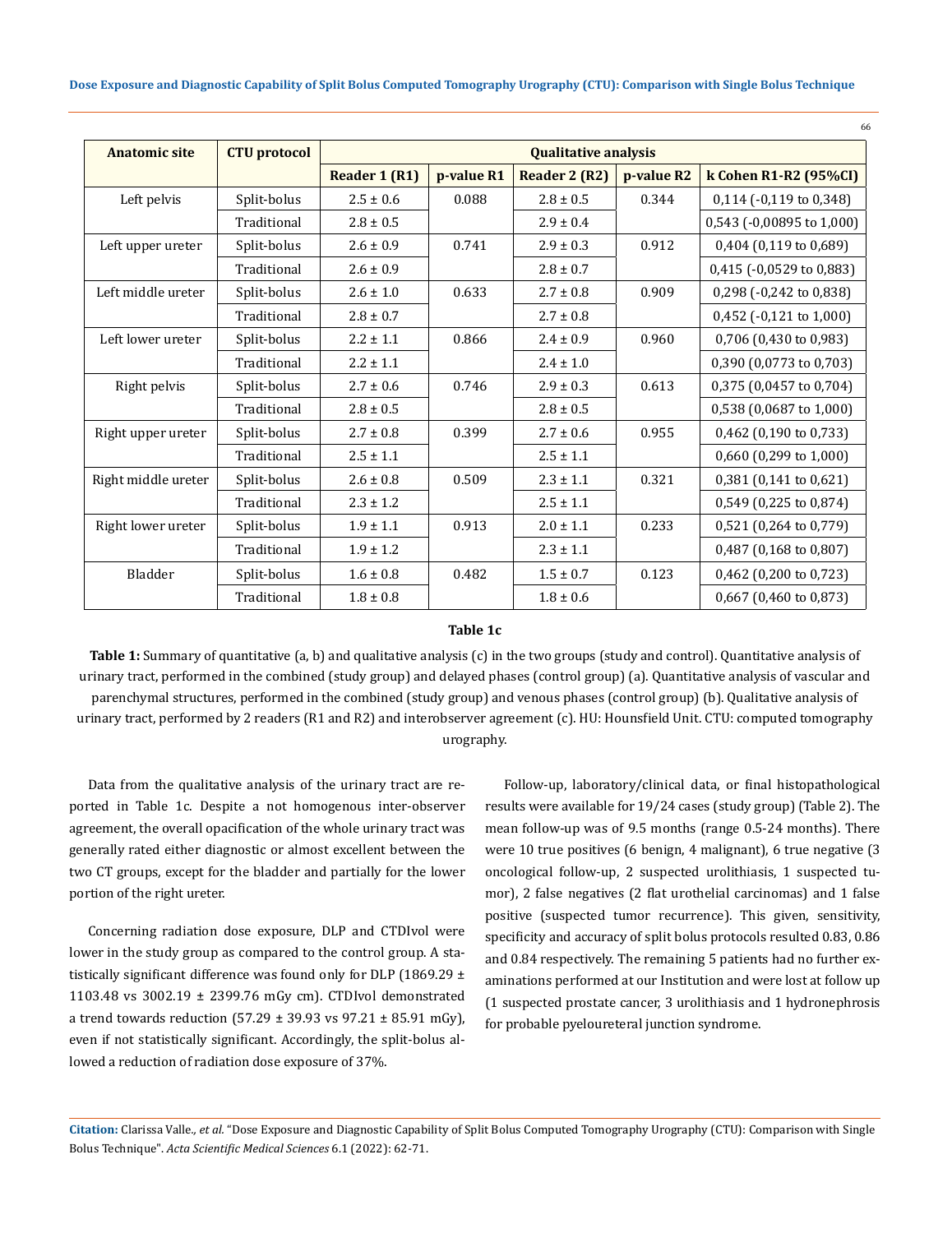|     |            |                              |                         |                        |                             |             |           |           | 67        |
|-----|------------|------------------------------|-------------------------|------------------------|-----------------------------|-------------|-----------|-----------|-----------|
| Age | <b>Sex</b> | <b>Clinical indication</b>   | <b>Main CT findings</b> | <b>Final diagnosis</b> | <b>Diagnostic proof</b>     | <b>TP</b>   | <b>FP</b> | <b>TN</b> | <b>FN</b> |
| 70  | M          | Haematuria                   | Negative                | Flat urothelial        | Histology (cystoscopy)      |             |           |           | X         |
|     |            |                              |                         | carcinoma              |                             |             |           |           |           |
| 66  | M          | Bladder cancer staging       | Diverticula. No wall    | Flat urothelial        | Histology (surgery)         |             |           |           | X         |
|     |            |                              | thickening/             | carcinoma              |                             |             |           |           |           |
|     |            |                              | enhancement             |                        |                             |             |           |           |           |
| 69  | F          | Endometrial carci-           | Left pelvis and ure-    | Stent related poly-    | Clinical follow up          | $\mathbf X$ |           |           |           |
|     |            | noma follow up; pelvic       | teral inflammatory      | uria and dysuria       |                             |             |           |           |           |
|     |            | nodes and vaginal            | changes, worsened       |                        |                             |             |           |           |           |
|     |            | vault metastasis. Left       | hydronephrosis          |                        |                             |             |           |           |           |
|     |            | double J catheter            |                         |                        |                             |             |           |           |           |
| 83  | M          | Suspected bladder            | <b>Bladder lesion</b>   | Invasive bladder       | Histology (surgery)         | $\mathbf X$ |           |           |           |
|     |            | cancer                       |                         | cancer                 |                             |             |           |           |           |
| 81  | M          | <b>Bladder cancer follow</b> | Negative                | No recurrence          | Cystoscopy and urine cytol- |             |           | X         |           |
|     |            | up                           |                         |                        | ogy                         |             |           |           |           |
| 78  | M          | Bladder cancer follow        | Negative                | No recurrence          | Cystoscopy                  |             |           | X         |           |
|     |            | up                           |                         |                        |                             |             |           |           |           |
| 76  | M          | Haematuria                   | Prostatic enlarged,     | Benign prostatic       | Cystoscopy and clinical     | X           |           |           |           |
|     |            |                              | detrusor hypertrophy    | hyperplasia (BPH)      | evaluation                  |             |           |           |           |
| 76  | M          | Suspected left hydro-        | No hydronephrosis.      | Negative               | Emergency department        |             |           | X         |           |
|     |            | nephrosis. Known             | Bilateral renal cysts   |                        | 11 months later for acute   |             |           |           |           |
|     |            | renal cysts                  |                         |                        | abdominal pain; negative    |             |           |           |           |
|     |            |                              |                         |                        | ultrasound and urological   |             |           |           |           |
|     |            |                              |                         |                        | examination                 |             |           |           |           |
| 74  | M          | Suspected right renal        | Right renal lesion      | Right renal lesion     | Histology by surgery (onco- | X           |           |           |           |
|     |            | lesion                       |                         |                        | cytoma)                     |             |           |           |           |
| 71  | M          | Bladder cancer follow        | Negative                | No recurrence          | Cystoscopy, ureteroscopy    |             |           | X         |           |
|     |            | up                           |                         |                        | and urine cytology          |             |           |           |           |
| 70  | F          | Nephrolithiasis              | Left hydronephrosis     | Left multifocal        | Ureteroscopy, retrograde    | X           |           |           |           |
|     |            |                              | and bilateral nephro-   | nephrolithiasis        | pyelography and double J    |             |           |           |           |
|     |            |                              | lithiasis               |                        | catheter                    |             |           |           |           |
| 59  | F          | Left renal function          | Atrophic left kidney,   | Diffuse left chronic   | Histology (surgery)         | X           |           |           |           |
|     |            | exclusion, left nephro-      | reduced nephro-         | pyelonephritis         |                             |             |           |           |           |
|     |            | lithiasis                    | graphic enhancement,    |                        |                             |             |           |           |           |
|     |            |                              | delayed urine excre-    |                        |                             |             |           |           |           |
|     |            |                              | tion                    |                        |                             |             |           |           |           |
| 57  | M          | Haematuria                   | Right renal tumor       | Right renal tumor      | Surgery performed in out-   | X           |           |           |           |
|     |            |                              |                         |                        | side center. Post tumorec-  |             |           |           |           |
|     |            |                              |                         |                        | tomy changes at follow up   |             |           |           |           |
|     |            |                              |                         |                        | CT with no local recurrence |             |           |           |           |
|     |            |                              |                         |                        | or metastatic disease.      |             |           |           |           |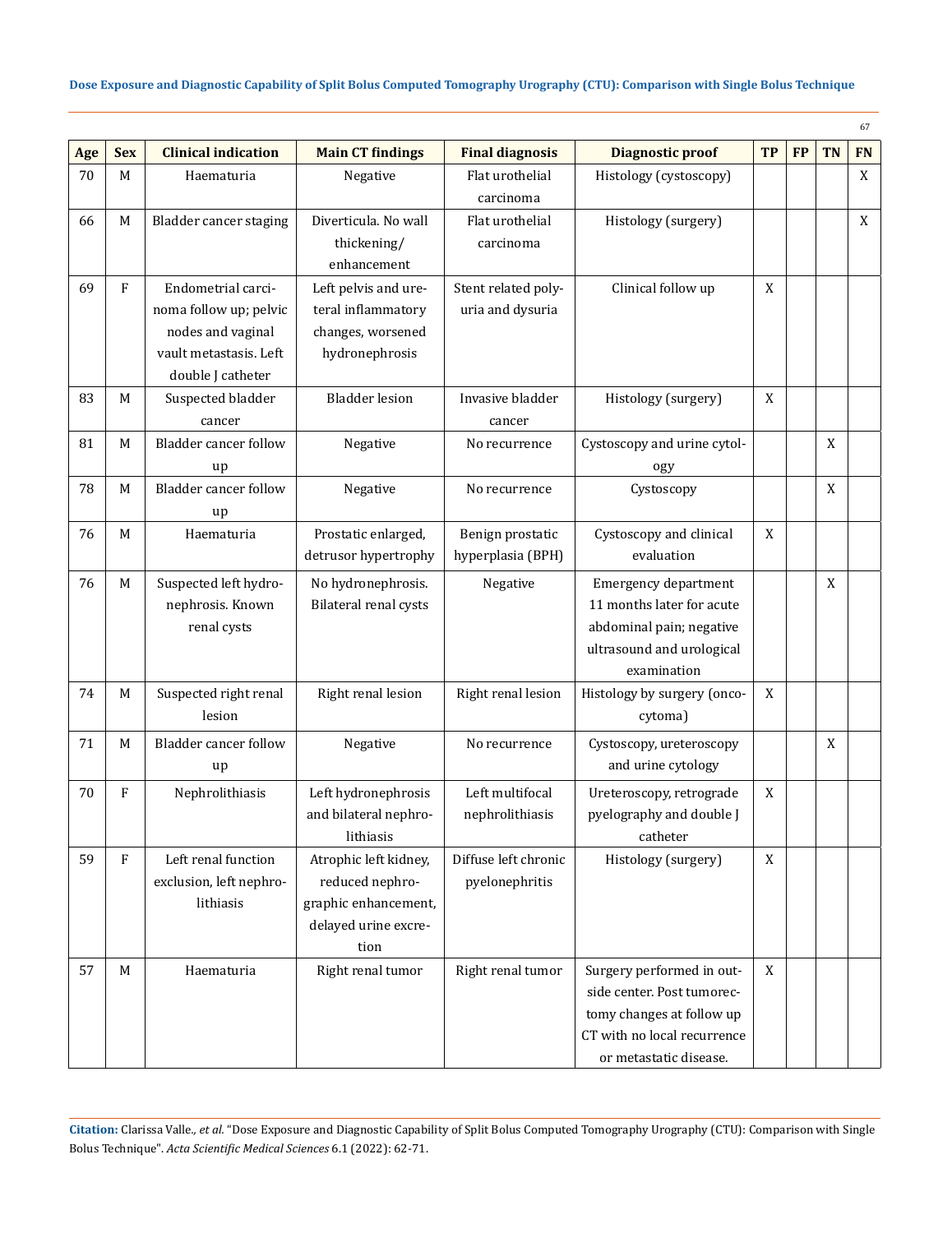**Dose Exposure and Diagnostic Capability of Split Bolus Computed Tomography Urography (CTU): Comparison with Single Bolus Technique**

| 53 | M | Haematuria in bladder | Bladder lesion         | Urothelial bladder    | Histology (cystoscopy)           | X |   |  |
|----|---|-----------------------|------------------------|-----------------------|----------------------------------|---|---|--|
|    |   | cancer follow up      |                        | cancer                |                                  |   |   |  |
| 50 | F | Nephrolithiasis       | Left nephrolithiasis   | Left nephrolithiasis  | <b>Extracorporeal Shock Wave</b> | X |   |  |
|    |   |                       |                        |                       | Lithotripsy (ESWL)               |   |   |  |
|    |   |                       |                        |                       |                                  |   |   |  |
| 50 | M | Urachal mucinous      | Eccentric bladder      | Post-surgical         | Cystoscopy and ureteros-         | X |   |  |
|    |   | adenocarcinoma        | right posterior wall   | changes in the right  | copy                             |   |   |  |
|    |   | restaging             | thickening             | posterior bladder     |                                  |   |   |  |
|    |   |                       |                        | wall                  |                                  |   |   |  |
| 49 | M | Trauma                | Active arterial bleed- | Active arterial       | Emergency embolization in        | X |   |  |
|    |   |                       | ing in right inferior  | bleeding by right     | outside center                   |   |   |  |
|    |   |                       | pubic ramus fracture   | internal iliac artery |                                  |   |   |  |
|    |   |                       |                        | branch                |                                  |   |   |  |
| 31 | M | Haematuria            | Negative               | Negative              | Cystoscopy and urine cytol-      |   | X |  |
|    |   |                       |                        |                       | ogy                              |   |   |  |
| 18 | F | Suspected ureteral    | Negative               | Negative              | Ultrasound follow up             |   | X |  |
|    |   | stone                 |                        |                       |                                  |   |   |  |

**Table 2:** Diagnostic accuracy of split bolus CTU. Clinical or imaging follow-up, cystoscopy

and histology were used as standard reference.

MDCT represents the main imaging technique for renal and urinary tract evaluation  $[16,17]$ , but to the best of our knowledge, no standard CTU protocols have been widely accepted (12). Therefore, the need to acquire at least both the nephrographic and excretory phase is the main background for considering the split-bolus CTU technique. Split-bolus CTU protocol is technically feasible, allowing to obtain in a single volume acquisition the typical findings of the nephrographic (i.e., proper renal parenchyma enhancement, along with liver, spleen and pancreas) and excretory phases (i.e., urinary tract opacification). The high-resolution acquisitions allow performing additional reconstructions (MPR, 3D, MIP), with better visualization of both vascularity and whole urinary tract anatomy, while the collecting system is opacified during the combined nephro-urographic phase.

By employing a dual-energy CT scanner, Karlo., *et al*. [18] reported urinary tract complete opacification in 94% of patients, with a diagnostic accuracy of 98% on a per-renal-unit basis and 96% on a per-patient basis, respectively (excellent inter-reader agreement). To the best of our knowledge, there are no previous reports quantitatively evaluating the urinary tract opacification in split-bolus CTU. The contrast injection fractionation may lead to a

slightly higher overall CM dose as compared to that used in a traditional multiphasic study [19]. However, the reported diagnostic efficacy is comparable to the traditional protocols in terms of imaging quality, in accordance to Chow., *et al*. [20]. In our cohort of patients, the CM dose was kept standard to the patient's weight, as aforementioned.

 $68$ 

In our study the overall urinary tract HU values resulted significantly lower in the study group, likely because the first bolus, meant for urinary tract opacification, represents 40% of the total amount of CM. The bladder demonstrated the lowest HU values and qualitative scores, but this did not affect the image quality or evaluation of potential lesions (Figure 2). The two independent readers qualitatively scored the overall opacification of the urinary tract as diagnostic/excellent in both groups, despite an inhomogeneous inter-observer agreement. This emphasizes that the splitbolus CTU can allow a proper evaluation of kidneys and ureters, as reported in other studies [21].

Split bolus CTU showed also an excellent diagnostic capability in answering the underlying clinical question (Table 2). The two cases in which the split bolus was inconclusive were mainly blad-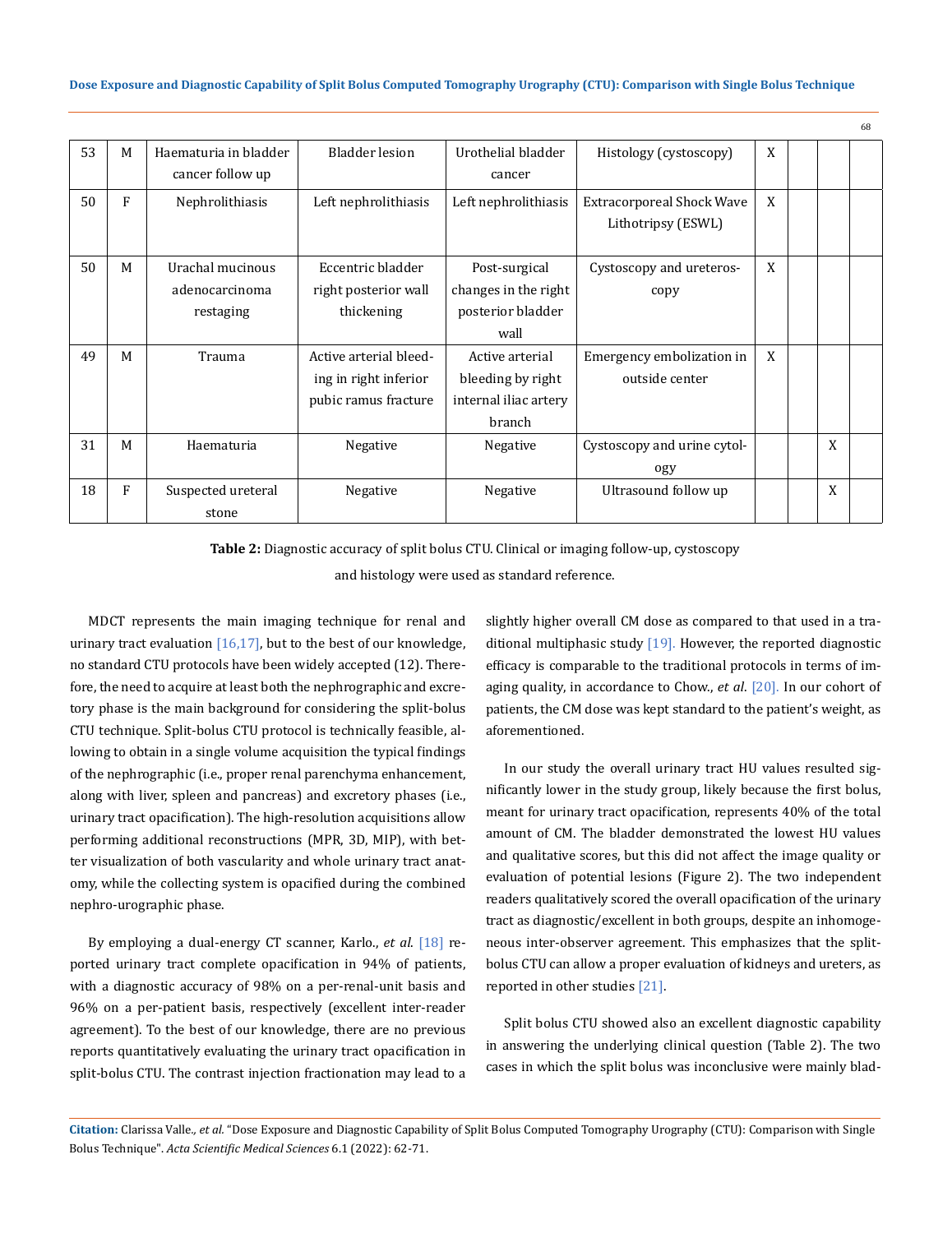

**Figure 1:** Comparison of radiation dose data obtained in a standard CTU study (a) and a split bolus CTU examination (b). Split bolus CTU was performed for suspected urothelial lesion of the bladder, with an additional arterial phase. Despite the reduced bladder opacification, the CTU examination properly evaluated the neoplastic lesion on the anterior and right-side wall, protruding into the lumen. The concomitant stranding of the adjacent fat is also properly appreciable. The CTDI vol and the DLP are lower in the split-bolus protocol (b), as shown.

der flat tumors, revealed after cystoscopy. To this regard, although MDCT has a sensitivity up to 80-85% in detecting bladder tumours [21], small and flat lesions may be missed [22] and cystoscopy remains the gold standard [23].

The 2 readers observed comparable mean attenuation values in the enhanced liver, spleen, aorta, IVC and kidneys between the groups. HU values in the liver, spleen and IVC were higher than those observed in three different split-bolus protocols by Lee., *et al*. [24] and in line with those observed by Chen., *et al*. in aorta and liver  $[25]$ . Given the good enhancement, both readers were able to properly identify and characterize incidental findings in both groups (i.e., simple cystic lesions or aortic atheromatous disease). This was not stated in terms of statistical significance but reported by the readers who denied differences in the interpretative assessment of such findings between standard portal-venous and combined nephro-urographic phases. The benign nature of parenchymal lesions was confirmed by clinical data and follow-up examinations, only in the study group.

In our study, split bolus CTU allowed a radiation dose reduction of 37%. According to the protocol employed, the reported radiation dose exposure for standard CTU examinations ranges from 20 to 66 mSv,  $[26]$  compared with a mean effective dose (ED) of 5-10 mSv for intravenous urography [27]. This represents the biggest concern tampering the use of CTU in the daily clinical practice, particularly in young patients (i.e., stones, infections) or for follow-up purposes (i.e., complex renal cysts, treated carcinomas). For these reasons several techniques are currently used to reduce the radiation dose exposure in CT scans. Radiation dose mainly depends on the number of phases acquired, the scanning parameters employed and patient size. As a first approach, radiation dose exposure reduction must be obtained with the lowest number of phases as possible [7]. Another common approach is to lower the tube voltage, mainly employing the Attenuation-based Automated Tube Voltage Selection. This is nowadays provided as a software tool in CT scanners: the iodine attenuation increases as tube voltage is reduced, resulting in higher contrast enhancement  $[28]$ , and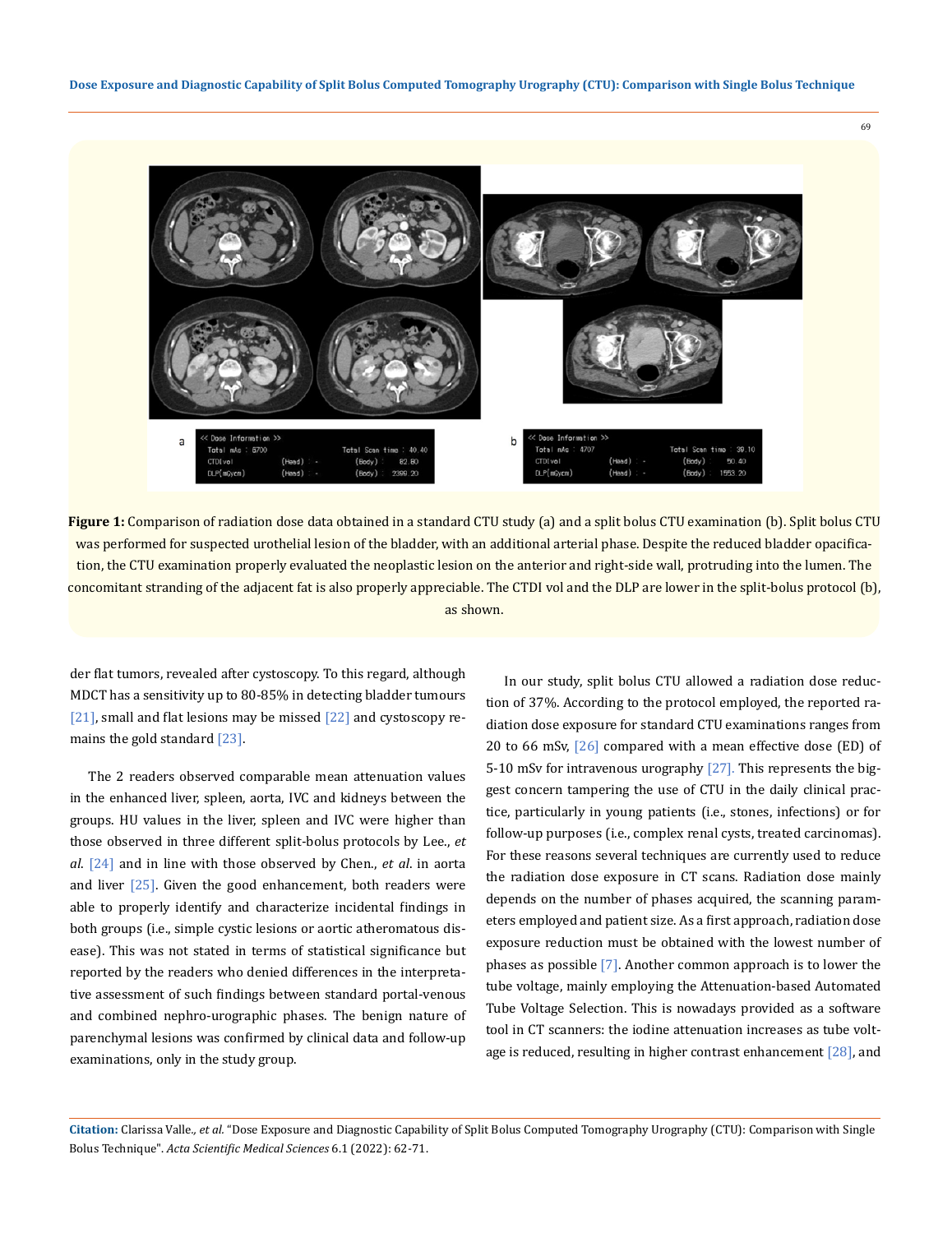leading both to radiation dose and CM reduction. This was shown in previous vascular studies performed at 90 and 100 kV [29,30]. Our CTUs were performed using a standard 120 kV setting; therefore, being a retrospective study, it was not possible to attempt any effective reduction in CM dose injected. However, this remains an interesting research goal and a potential concern in patients with renal function impairment, as often those undergoing CTU. Another strategy to decrease radiation dose is to employ iterative reconstruction techniques and/or dual-energy CT, both not available in the employed scanner.

Our study has some limitations, related to its retrospective nature and the small and inhomogeneous study population (clinical indication, phases acquired). There are also some limits to consider while approaching split-bolus CTU protocols (as also standard CTU studies). The arterial phase is not routinely performed; therefore, the protocol may be suboptimal for an accurate staging of tumours occasionally detected and such patients may require additional contrast-enhanced studies (i.e., MRI). The proper timing of double CM bolus is essential to avoid partial/inhomogeneous opacification of the urinary tract; the reduced amount of the first CM bolus may lead to lower HU values of iodinated urine as compared to a standard CTU. However, the final evaluation generally relies on the overall opacification by a qualitative point of view, and this seems to be similar between the two techniques, as reported in our study.

# **Conclusion**

Split bolus CTU demonstrated to combine proper urinary opacification and diagnostic capability, allowing a concomitant significant reduction of radiation dose (about 37%). This may allow an implementation of this feasible technique in the daily clinical practice for patients with diseases affecting the urinary tract.

#### **Acknowledgements**

This work was supported in statistical processing by Francesca Pregnolato.

# **Conflict of Interest**

The authors declare no conflict of interest.

# **Bibliography**

1. Potenta SE., *et al*[. "CT Urography for evaluation of the Ureter".](https://pubmed.ncbi.nlm.nih.gov/25815907/)  *RadioGraphics* [35 \(2015\): 709-726.](https://pubmed.ncbi.nlm.nih.gov/25815907/)

- 2. Van der Molen AJ., *et al*[. "CT urography: definition, indications](https://pubmed.ncbi.nlm.nih.gov/17973110/)  [and techniques. A guideline for clinical practice".](https://pubmed.ncbi.nlm.nih.gov/17973110/) *European Radiology* [18 \(2008\): 4-17.](https://pubmed.ncbi.nlm.nih.gov/17973110/)
- 3. Silverman SG., *et al.* ["What is the current role of CT urography](https://pubmed.ncbi.nlm.nih.gov/19188307/)  [and MR urography in the evaluation of the urinary tract?".](https://pubmed.ncbi.nlm.nih.gov/19188307/) *Radiology* [250 \(2009\): 309-323.](https://pubmed.ncbi.nlm.nih.gov/19188307/)
- 4. Sung MK., *et al*[. "Current status of low dose multi-detector CT](https://www.ncbi.nlm.nih.gov/pmc/articles/PMC3226959/)  in the urinary tract". *[World Journal of Radiology](https://www.ncbi.nlm.nih.gov/pmc/articles/PMC3226959/)* 3 (2011): 256- [265.](https://www.ncbi.nlm.nih.gov/pmc/articles/PMC3226959/)
- 5. Poletti PA., *et al*[. "Low-dose versus standard-dose CT protocol](https://pubmed.ncbi.nlm.nih.gov/17377025/)  [in patients with clinically suspected renal colic."](https://pubmed.ncbi.nlm.nih.gov/17377025/) *AJR American [Journal of Roentgenology](https://pubmed.ncbi.nlm.nih.gov/17377025/)* 188 (2007): 927-933.
- 6. Geyer LL., *et al*[. "State of the art: iterative CT reconstruction](https://pubmed.ncbi.nlm.nih.gov/16549613/)  techniques". *Radiology* [276 \(2015\): 339-357.](https://pubmed.ncbi.nlm.nih.gov/16549613/)
- 7. [World Health Organization. "Basics of radiation protection for](http://apps.who.int/medicinedocs/documents/s15961e/s15961e.pdf)  [everyday use. How to achieve ALARA: working tips and guide](http://apps.who.int/medicinedocs/documents/s15961e/s15961e.pdf)[lines". World Health Organization, Geneva.](http://apps.who.int/medicinedocs/documents/s15961e/s15961e.pdf)
- 8. Scialpi M. *et al*[, "Split-Bolus Single-Pass Multidetector-Row CT](https://www.ncbi.nlm.nih.gov/pmc/articles/PMC4837285/)  [Protocol for Diagnosis of Acute Pulmonary Embolism".](https://www.ncbi.nlm.nih.gov/pmc/articles/PMC4837285/) *Iranian [Journal of Radiology](https://www.ncbi.nlm.nih.gov/pmc/articles/PMC4837285/)* 13 (2016): e19844.
- 9. Chai RY., *et al*[. "Comprehensive evaluation of patients with](https://pubmed.ncbi.nlm.nih.gov/11903196/)  [haematuria on multi-slice computed tomography scanner:](https://pubmed.ncbi.nlm.nih.gov/11903196/)  [protocol design and preliminary observations".](https://pubmed.ncbi.nlm.nih.gov/11903196/) *Australas Radiology* [45 \(2001\): 536-538.](https://pubmed.ncbi.nlm.nih.gov/11903196/)
- 10. Scialpi M., *et al*[. "Split bolus multi detector-row computed to](https://www.ncbi.nlm.nih.gov/pmc/articles/PMC5036402/)[mography technique for characterization of focal liver lesions](https://www.ncbi.nlm.nih.gov/pmc/articles/PMC5036402/)  in oncologic patients". *[Iranian Journal of Radiology](https://www.ncbi.nlm.nih.gov/pmc/articles/PMC5036402/)* 13 (2016): [e20143.](https://www.ncbi.nlm.nih.gov/pmc/articles/PMC5036402/)
- 11. Brook OR., *et al*[." Split-bolus spectral multi detector CT of the](https://pubmed.ncbi.nlm.nih.gov/23674791/)  [pancreas: assessment of radiation dose and tumor conspicu](https://pubmed.ncbi.nlm.nih.gov/23674791/)ity". *Radiology* [269 \(2013\): 139-148.](https://pubmed.ncbi.nlm.nih.gov/23674791/)
- 12. [American College of Radiology ACR Appropriateness Crite](https://acsearch.acr.org/docs/69489/Narrative/)[ria® \(Revised 2018\) Acute pyelonephritis.](https://acsearch.acr.org/docs/69489/Narrative/)
- 13. McColloug CH., *et al*[. "CT dose reduction and dose manage](https://pubmed.ncbi.nlm.nih.gov/16549613/)[ment tools: overview of available options".](https://pubmed.ncbi.nlm.nih.gov/16549613/) *RadioGraphics* 26 [\(2006\): 503-512.](https://pubmed.ncbi.nlm.nih.gov/16549613/)
- 14. Lescay HA., *et al*[. "Anatomy, Abdomen and Pelvis, Ureter". Stat](https://www.ncbi.nlm.nih.gov/books/NBK532980/)  [Pearls Publishing.](https://www.ncbi.nlm.nih.gov/books/NBK532980/)

**Citation:** Clarissa Valle*., et al.* "Dose Exposure and Diagnostic Capability of Split Bolus Computed Tomography Urography (CTU): Comparison with Single Bolus Technique". *Acta Scientific Medical Sciences* 6.1 (2022): 62-71.